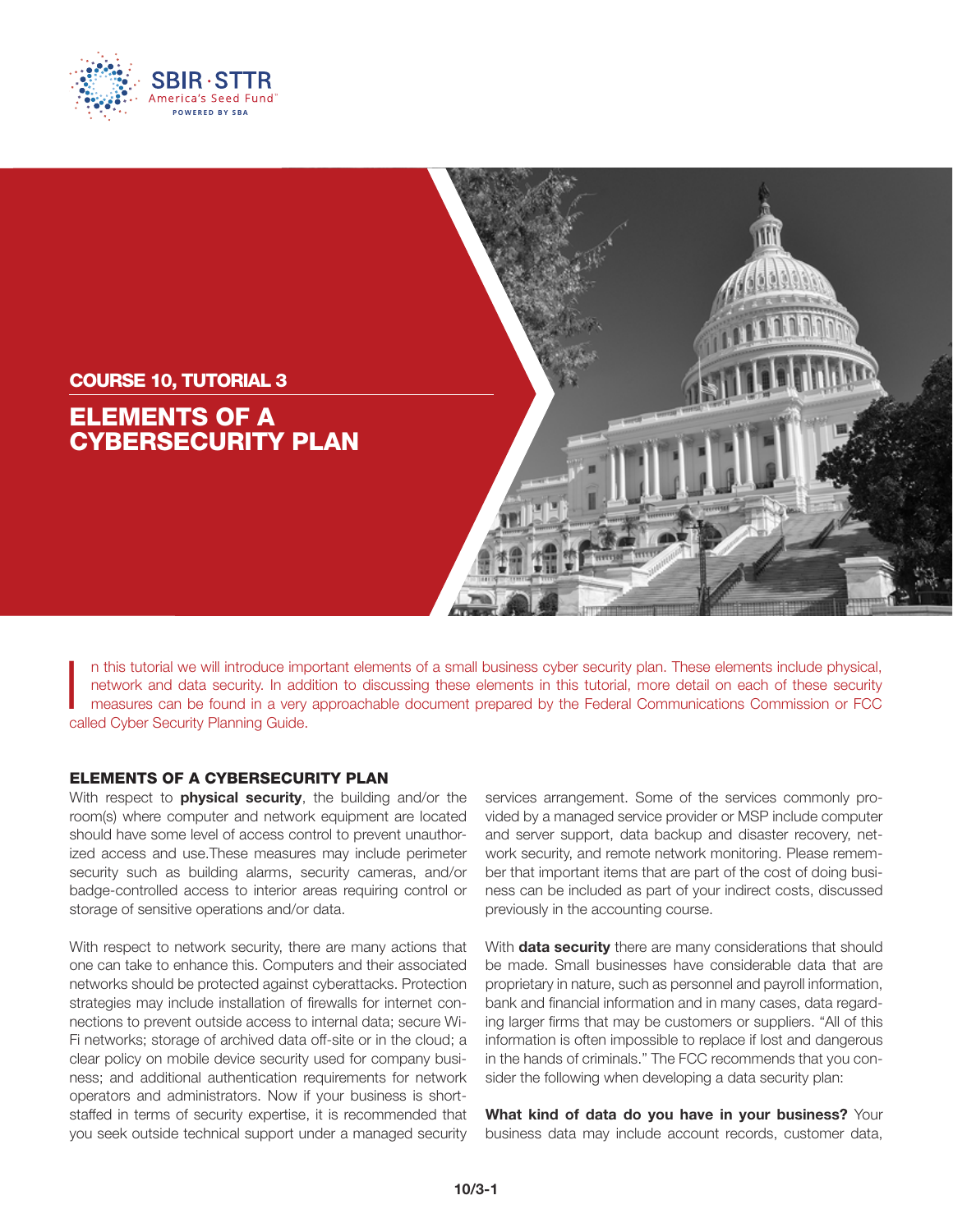

transactions; bank accounts and financial information; intellectual property and sensitive business data such as marketing plans, product designs; and employee personal information, such as social security numbers, addresses, payroll and other personal identifying information.

**How are data handled and protected?** If your data resides on a server or computer that is not connected to the internet, then it is probably secure - that is unless it is on a laptop which you inadvertently leave in the back of a cab on the way to the airport. When data move they are exposed to different threats. Your data may move throughout the company between employees via your company network, via the internet, via email and your website, on laptops and cellphones as you and your employees travel, and over Wi-Fi nets, both secured and unsecured. When data moves, it's vulnerable.Every business should know what data it has; how it moves and is handled, and have the appropriate guidelines and polices in place to protect it and minimize the risk of inadvertent loss or disclosure.

**Who has access to company data and under what circumstances?**Not everyone in the company needs access to everything. As part of the data inventory, access and privileges to that data should be identified. Assigning access rights is an important step toward securing your data. Establishing policies and guidelines about how data are handled, validated, protected and who has access based on its use and where it goes, are essential steps in data security. Other access protection considerations may include: (1) use of advance authentication such as one-time passwords and hardware tokens; (2) cloud-base authentication platforms; and (3) two-factor authentication that often combine a password with another verification method for those employees with access to networks and data.

## **Employ best practices for financial and banking activities.**

Businesses should work with their banks and other financial institutions to ensure that best practices and up-to-date fraud prevention tools are being utilized.Other protection strategies to consider include the following: (1) isolation of business financial systems from other network systems; and (2) using separate computers for payment processing and web surfing the internet. Apart from physical, network, and data security it is important that every small business establish clear policies and guidelines for use of computers, protection of data, and employee responsibilities.Topics for consideration include proper use of company computers and networks; mobile device action plans and policies; prohibited computing activities; and password and authentication policies. Once the policies are in place this should be coupled with staff training. The first line of cyber protection is an adequately trained staff that is well versed and knowledgeable in security principles. It is recommended that companies establish basic security practices, policies and training for employees regarding password protection requirements; mobile device use; protection of company and client data; and penalties for violation of company cybersecurity guidelines.

**An additional form of protection that some companies implement to** mitigate the impacts of a possible cyberattack is the purchase of cybersecurity insurance. PwC reports that the global cyberinsurance market will grow to \$7.5 billion in annual sales by 2020, up from \$2.5 billion in 2015. Cyberinsurance can cover: (1) data destruction, denial of service attacks; (2) theft and extortion; (3) incident response and remediation, (4) crisis management; and many other risks associated with cybertheft of company information .

In closing, it is recommended that you review what you are doing now within your firm to protect your network and data. If you find that your plan has gaps - consider implementing the risk based Cybersecurity Framework developed by the National Institute of Standards and Technology, most commonly known as NIST. This Framework enables organizations – regardless of size, degree of cybersecurity risk, or cybersecurity sophistication – to apply the principles and best practices of risk management to improve the security and resilience of critical infrastructure. The Framework assembles standards, guidelines, and practices that are working effectively in industry today such as those developed by NIST and the International Standardization Organization (ISO).The framework promotes five core functions: Identify, Detect, Protect, Respond, and Recover.